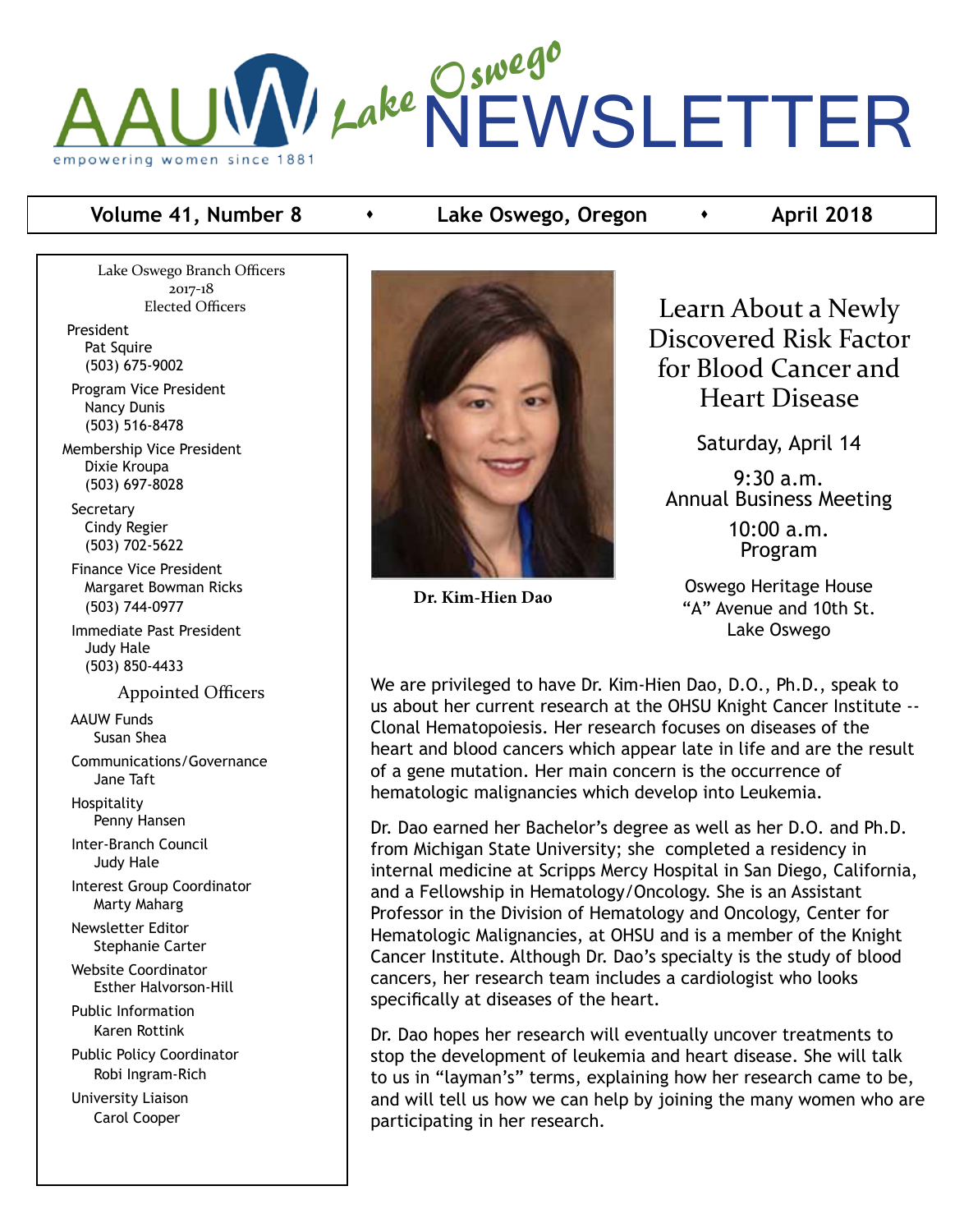#### **Page 2 • April 2018**



Photo: Penny Hansen thanks attendees and all of convention-registration/. her helpers and chefs for making the Friendship Tea fundraiser a success.

## Squire's Scribblings

by Pat Squire, President

Congratulations to all on a very successful and tasty Friendship Tea fundraiser. This event captured the spirit of "Downton Abbey" thanks to the efforts of Penny Hansen and her tea associates. And a big thanks to Carol Cooper for donating her beautiful hand-made quilt, which raised nearly \$600 in the raffle. Thanks to everyone who participated!

AAUW at the national level is engaged in a strategic planning process. Led by the new Chief Executive Officer Kimberly Churches and new Board President Julia Brown, the leadership is scheduled to have a strategic plan unveiled soon for comment, and by this summer for adoption.

In the meantime, the leadership has proposed several new bylaws including, once again, the proposal that the degree requirement for membership be eliminated. You will have an opportunity to vote on the proposed bylaws, starting April 25-June 9. Members will receive a pin number, either through the *Outlook Magazine* or online, in order to vote.

There will be further discussion of the proposals in the May issue of this newsletter, but you may explore

further here: https://www.aauw.org/resource/nationalelection/.

Our April 14 meeting will include our branch annual meeting and election of officers who were announced in the March newsletter. We will hear from Dr. Kim-Heim Dao of the OHSU Knight Center Institute on her research on heart and blood cancers. This talk was originally scheduled last January but cancelled due to snow. Our May 12 meeting is a celebratory brunch, installing new officers and presenting awards.

Do you want to have some fun, learn something new, hear some inspiring speakers, hang out with like-minded women, and meet other AAUW members from around the state? Go to the Convention! The convention will take place April 20-22 in Hillsboro. It's not too late to register! I hope to see many of you there. Go to: https://aauw-or.aauw.net/2018-



Photo from left: Susan Shea, winner of the quilt raffle, with Margaret Ricks.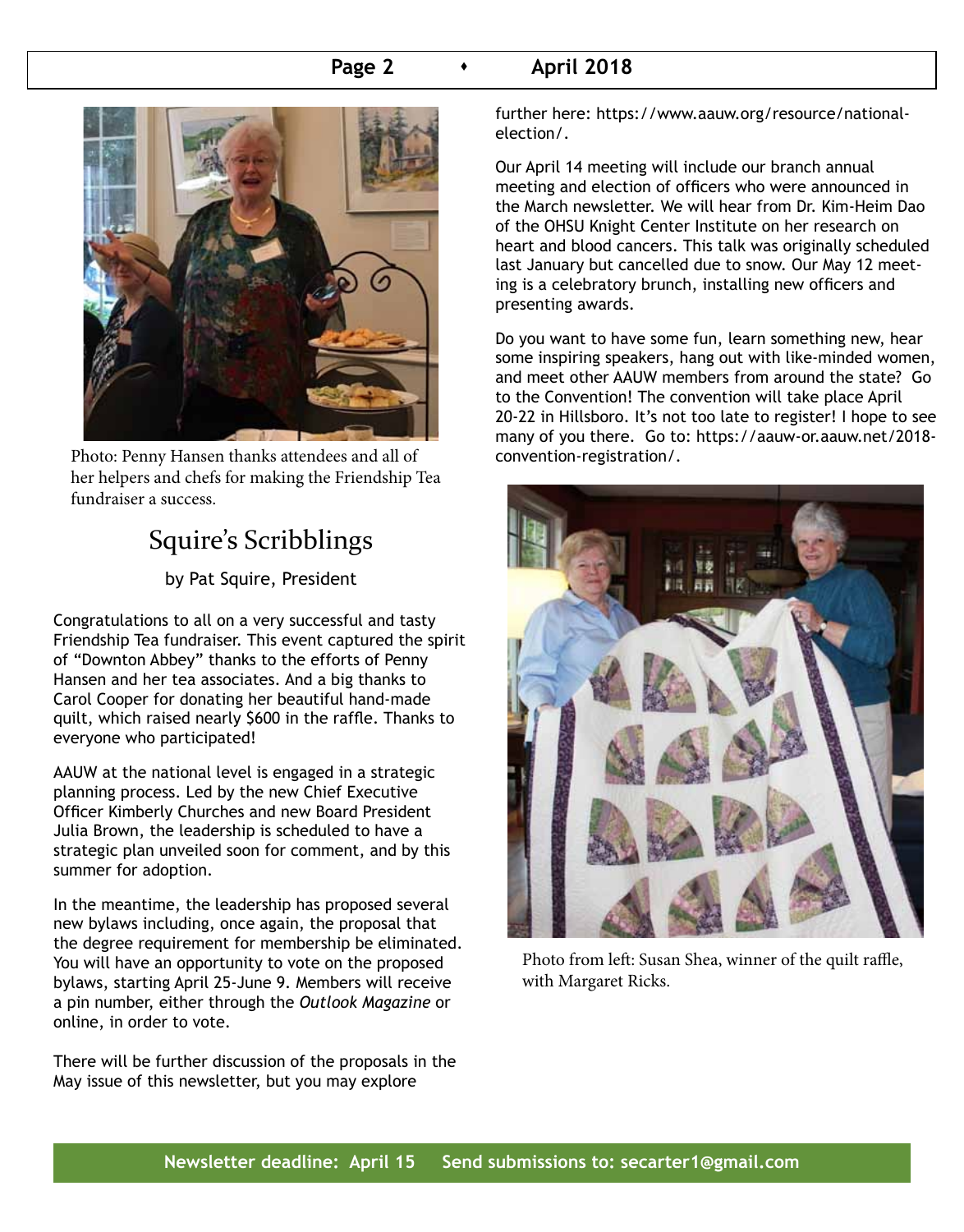## Member Profile: Cathy Croghan Alzner

by Pat Squire



Cathy Croghan Alzner joined our branch in September 2017, and has been an AAUW member for about eight years. She is interested in any number of AAUW issues and wants to be an active advocate.

Cathy has a BSN in Nursing from Pacific Lutheran University and spent a number of years as a nurse, including as an operating room nurse at Meridian Park Hospital in Tualatin. But history was where her heart was, and she started taking classes at PCC and later earned BS and MA degrees in history from Portland State. She spent a number of years teaching "on the I-5 Corridor" at PCC, George Fox, Chemeketa and other community colleges.

She also helped establish the Portland State Archives and, while a student, worked on a few important displays of PSU history. While Cathy officially retired in 2015, she still teaches some classes in women's history.

A Portland girl, she has two married daughters who live in California and Seattle with their children. She enjoys knitting (starting when she was 9 years old!), travel (Cuba and China were recent destinations) and being an activist for women's and environmental issues.

Cathy has joined the mystery and non-fiction book groups and is looking forward to informal movie meetings.

## In Memorium: Margaret Reeder

by Pat Squire



Margaret A. Reeder was born on March 12, 1920. She passed away on Sunday, March 4, 2018, just short of her 98th birthday.

In 1942 she joined the U.S. Navy. She and her husband had two children, Jeffrey (wife Deborah) and Judith Calpin (husband Joseph) followed by four grandchildren.

They moved to Lake Oswego in 1993 where she joined the Lake Grove Presbyterian Church. Margaret soon joined AAUW in Lake Oswego.

She was very active. She enjoyed her yard which was filled with flowering trees, flowers and birds. A life-long love of cooking brought pleasure to many. Margaret thoroughly enjoyed playing bridge with several groups. Another favorite activity was as a fan of the Trail Blazers. She knew and admired Robin Lopez as a young man. She was an ardent fan of his, especially when he became a Trail Blazer.

Margaret's enthusiasm, bridge competitiveness and sense of humor will be greatly missed.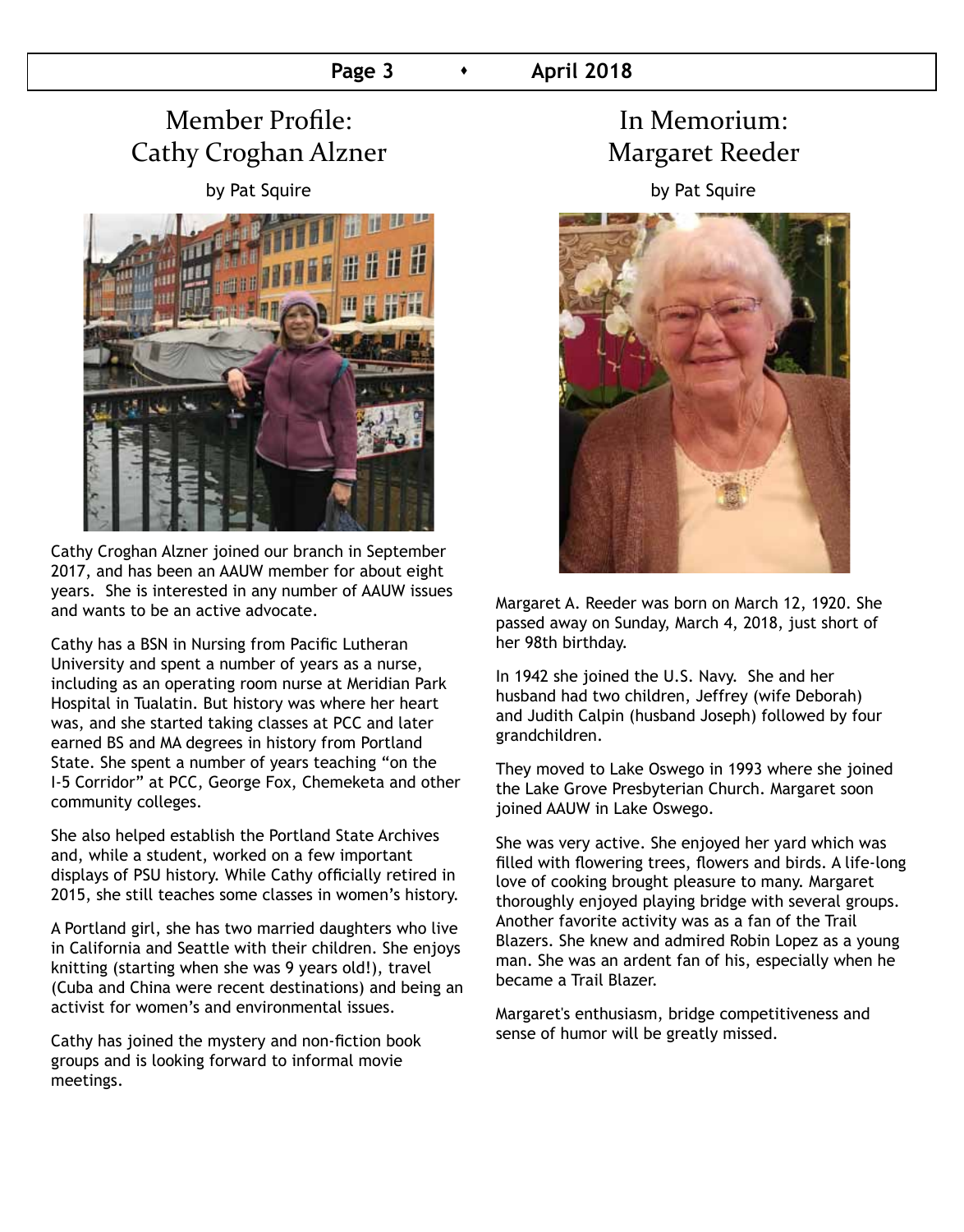#### **Page 4 • April 2018**

#### 2018 LO AAUW Donation Form

Name was also as a set of  $\sim$  200  $\mu$  m  $\sim$  200  $\mu$  m  $\sim$  200  $\mu$  m  $\sim$  200  $\mu$  m  $\sim$  200  $\mu$ 

Address \_\_\_\_\_\_\_\_\_\_\_\_\_\_\_\_\_\_\_\_\_\_\_\_\_\_\_\_\_\_\_\_\_\_\_\_\_\_\_\_\_\_\_\_\_\_\_\_\_\_

City/State/Zip \_\_\_\_\_\_\_\_\_\_\_\_\_\_\_\_\_\_\_\_\_\_\_\_\_\_\_\_\_\_\_\_\_\_\_\_\_\_\_\_\_\_\_\_

**LOCAL SCHOLARSHIP DONATION:**

\$\_\_\_\_\_\_\_\_\_\_\_ Donation Amount **—** Write check to *Lake Oswego AAUW* PLEASE NOTE: THIS DONATION IS **NOT** TAX DEDUCTIBLE

#### **NATIONAL AAUW FUNDS DONATION:**

\$\_\_\_\_\_\_\_\_\_\_\_ Donation Amount **—** Write check to *AAUW Funds*

ALL NATIONAL CONTRIBUTIONS ARE FULLY TAX DEDUCTIBLE

Giving unrestricted gifts to AAUW FUNDS (#9110) provides support where needed most, but you can choose a specific fund:

**[ ] #9110 General Foundation Support — Allocated where most needed** 

[ ] #9170 Eleanor Roosevelt Fund **—** Supports AAUW research studies

[ ] #4337 Public Policy Fund **—** Supports advocacy for laws fair to women

[ ] #3999 Legal Advocacy Fund **—** Supports legal rights for those facing discrimination

[ ] #4339 Leadership Programs Fund **—** Supports programs like NCCWSL

[ ] AAUW National Tech Trek Program

Gifts of \$100–\$174 confer membership in the Oregon Century Club Gifts of \$175 or above confer membership in the Oregon Century Club Plus

Gifts of \$25 or more to either local scholarship or AAUW Funds may be designated to honor a friend or loved one.

This gift is a memorial (deceased) to \_\_\_\_\_\_\_\_\_\_\_\_\_\_\_\_\_\_\_\_\_\_\_\_\_\_\_\_\_\_\_\_\_\_

This gift is a tribute (living) to \_\_\_\_\_\_\_\_\_\_\_\_\_\_\_\_\_\_\_\_\_\_\_\_\_\_\_\_\_\_\_\_\_\_

Acknowledgement should be sent to:

Name \_\_\_\_\_\_\_\_\_\_\_\_\_\_\_\_\_\_\_\_\_\_\_\_\_\_\_\_\_\_\_\_\_\_\_\_\_\_\_\_\_\_\_\_\_\_\_\_\_\_\_\_

Address \_\_\_\_\_\_\_\_\_\_\_\_\_\_\_\_\_\_\_\_\_\_\_\_\_\_\_\_\_\_\_\_\_\_\_\_\_\_\_\_\_\_\_\_\_\_\_\_\_\_

**Send this form and check to: LO AAUW, PO Box 416, Marylhurst, Oregon 97036**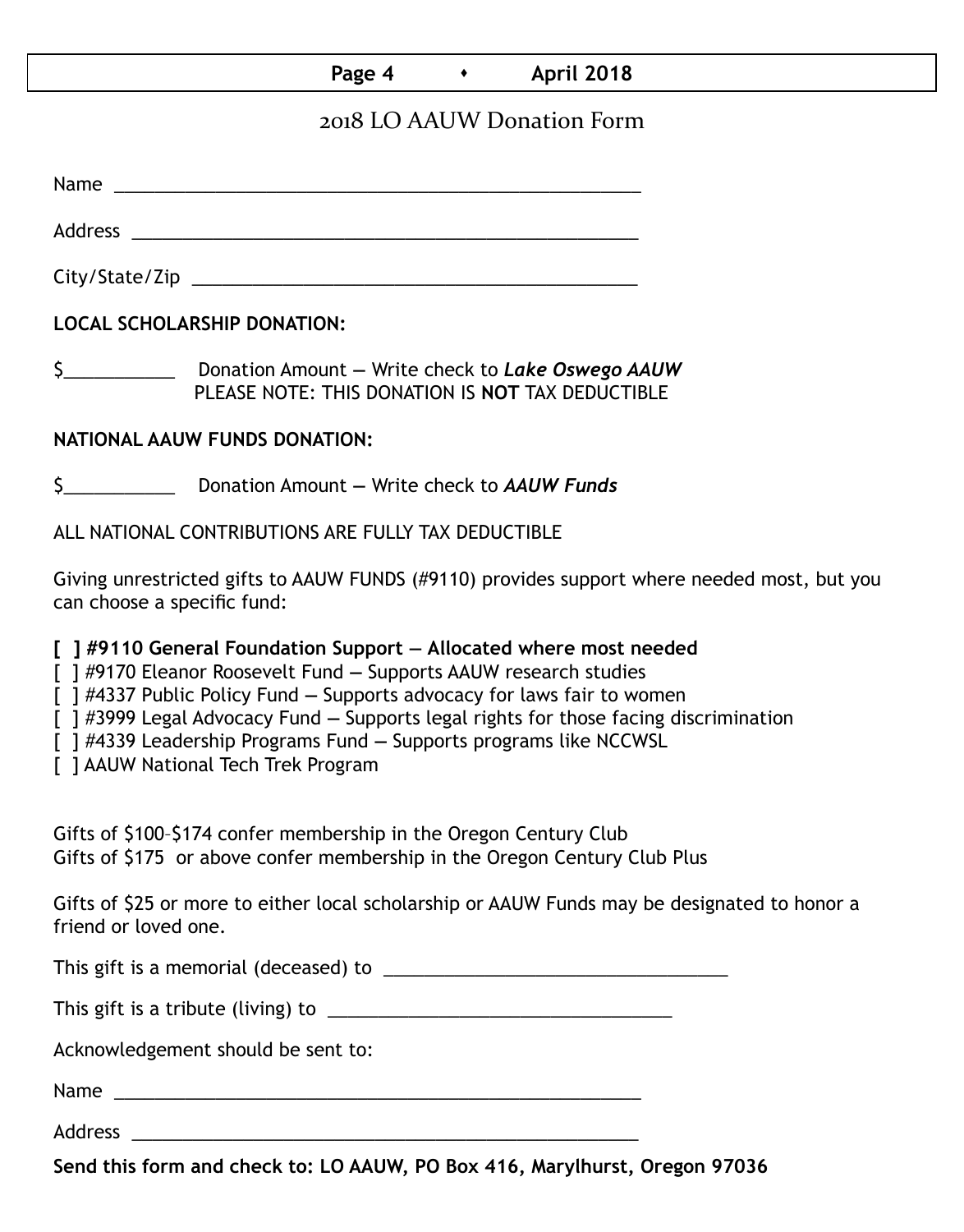#### **Page 5**  $\longrightarrow$  **April 2018**

## March Friendship Tea

by Stephanie Carter

Forty-five members (\$900) and guests attended the March Friendship tea, completely filling the Heritage House. We all enjoyed a wide range of delicious sweets, scones, sandwiches and bruschetti while drinking the special blend of LOAAUW tea and catching up with friends. Thanks to all who contributed to the success of this annual fundraiser!



Photo from left in back: Judy Hale, Betty Barber, Lynn Rothert, Ann Keddie, Carol Cooper; front: Marty Maharg.



Photo from left: Penny Hansen invited two ladies from her water aerobics class, Kathy Skinner and Joyce Hammond.



Photo from left: Stephanie Carter invited co-workers, Dena Williams and Debbie Roos.



Photo from left: Colleen Gekler, Terry Hyland, Jeanne Lemieux, Margaret Ransom and Nancy Dunis.



Photo from left: Marty Maharg, Mary Pat Silveira, Donna Needham, JoAnn Siebe and Esther Halvorson-Hill.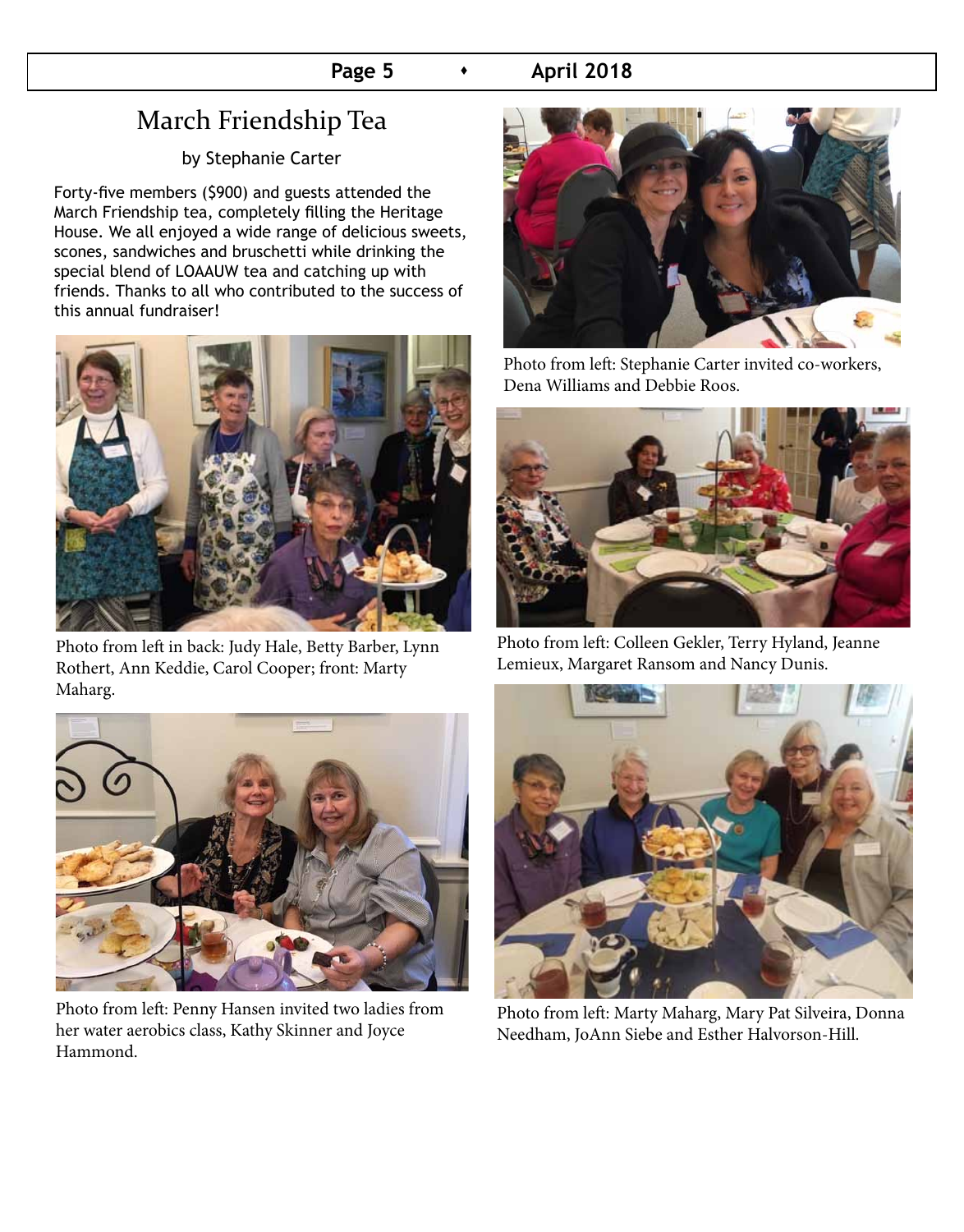#### **Page 6 • April 2018**



Photo: Jane Taft (center) with Leah Blackburn (left) and Ruby Nagelkerke (right).



Photo from left: Kris Schultz, Cathy Croghan Alzner, and Pam Berg.



Photo from left: Irene Romero, Barbara McDonald and Suzanne Kaveckis, Elizabeth McCarney, Cindy Regier.



Photo: A small part of the delicious food.



Photo from left: Judy Hale, Margaret Ricks, Diana Ricks, Sharon Callen.



Photo top from left: Susan Hornung, Laura Tuller and Laura Tenny. Botom: Lynn Rothert offers some delicacies.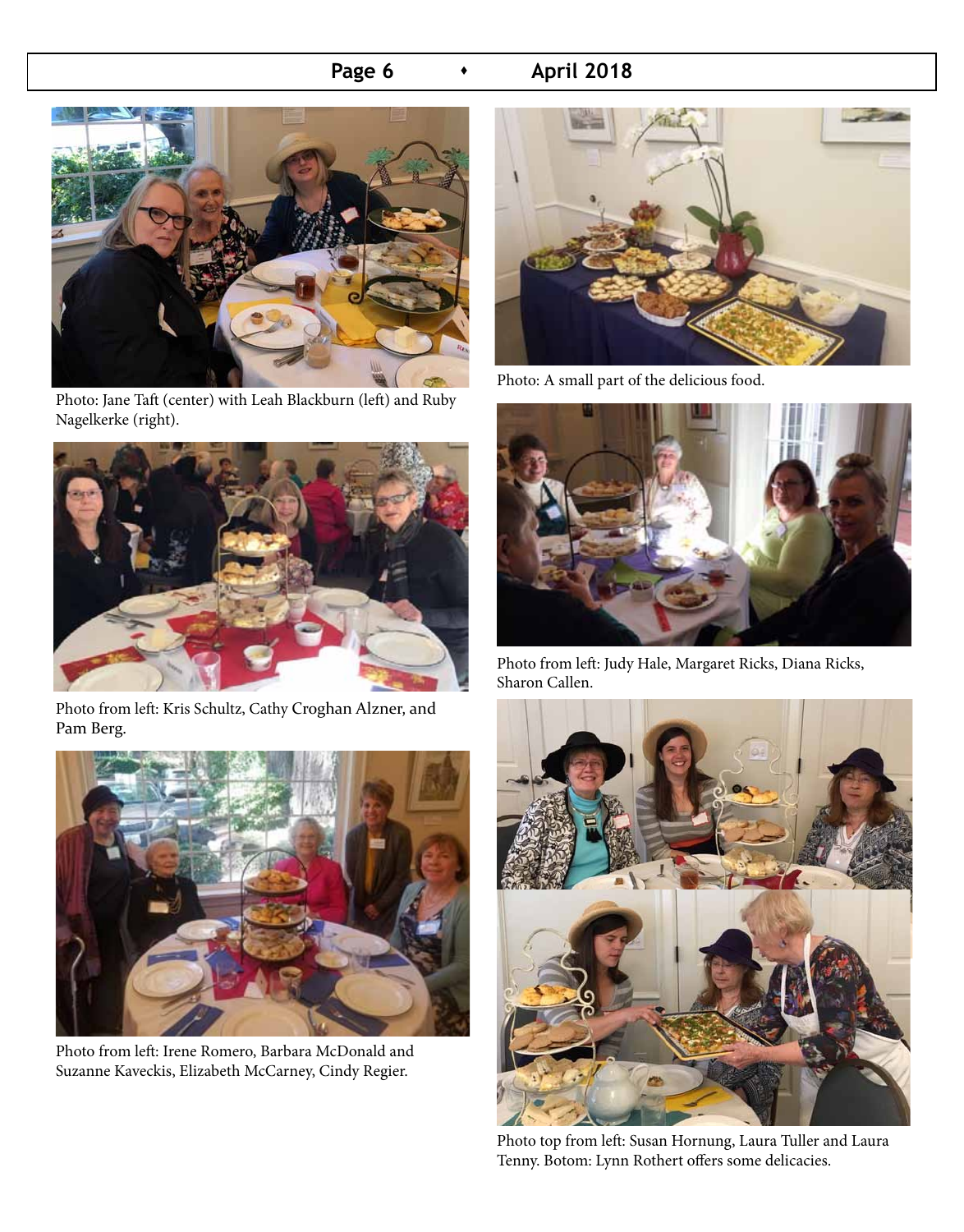## Interest Group Activities

**Tuesday Books 4th Tuesday at 11:00 a.m.**

Date: April 24

Book: *Our Souls at Night* by Kent Haruf Location: Szechuan Kitchen, Lake Oswego For more information, contact Dixie Kroupa, (503) 697-8028, dixie.kroupa@comcast.net

#### **Murder by the Book 2nd Wednesday at 12:00 p.m.**

Date: April 11

Book: *Magpie Murders* by Anthony Horowitz Leader: Irene Romero

Location: 4949 Meadows Rd., Suite 200, Lake Oswego

For more information, contact Jane Taft, (503) 709-3185, taft.jane@gmail.com or Stephanie Carter, (971) 285-5882, secarter1@gmail.com

#### **Interpretive Books 3rd Thursday at 9:30 a.m.**

Date: April 19

Book: *My Name is Lucy Barton* by Elizabeth Strout Leader: Candace Newland-Holly Hostess: Bettirae Willis; Co-host: Ann Keddie For more information, contact Ann Keddie, rlkavk50@centurytel.net or Linda Watkins, (503) 694-2334, l.and.m.watkins@gmail.com

#### **Thursday Evening Books 4th Thursday at 7:00 p.m.**

Date: April 26 Book: *The Selected Works of T.S. Spivet* by Reif Larsen Leader: Robi Ingram-Rich Hostess: Susan Hornung For more information, contact Suzanne Kaveckis, (503) 678-1641, smkaveckis@icloud.com

#### **Friday Books 4th Friday at 10:00 a.m.**

Date: April 27 Book: *Hillbilly Elegy* by J.D. Vance Leader: Garlene Logan Location: West Linn Public Library (Bamboo Room). For more information, contact Irene Romero, (503) 657-6159, ireneromero@mac.com

#### **Non-Fiction Books 2nd Monday at 10:00 a.m.**

Date: April 9

Book: *Killers of the Flower Moon: The Osage Murders and the Birth of the FBI* by David Gann Location: Cortona Room at Nicoletta's Table. For more information, contact Mary Pat Silveira at mpsilveira@usa.net or (503) 344-4947

#### **Laffalot Bridge 2nd Monday at 1:00 p.m.**

We are a fellowship group who play for fun and score using the Chicago method. This group is accepting new members. If you would like to join, be added to the substitute list, or for more information, contact Bettirae Willis, (503) 891- 6232 (cell), bewillis@easystreet.net

#### **Portland Center Stage Date and Time Vary**

Season ticket holders for the Portland Center Stage's Thursday matinees will enjoy a year of musicals, dramas and comedies. For more information, contact Betty Barber at (503) 675- 0594 or barberbc@yahoo.com

#### **Exploring the Northwest Date Varies**

There is no event scheduled for March. If you are interested in this group, please contact Sue Kingzett at (503) 656-5970 (home), (503) 706-8184 (cell) or email: sezett@msn.com

#### **Delightful Dining Date Varies**

Date: April 14 at 6:00 p.m. Location: Home of Diana and David Bowers Aloha! Get our your grass skirts and floral shirts for a Hawaiian Luau. If you are interested in this group, please contact Jane Taft, (503) 709-3185, taft.jane@ gmail.com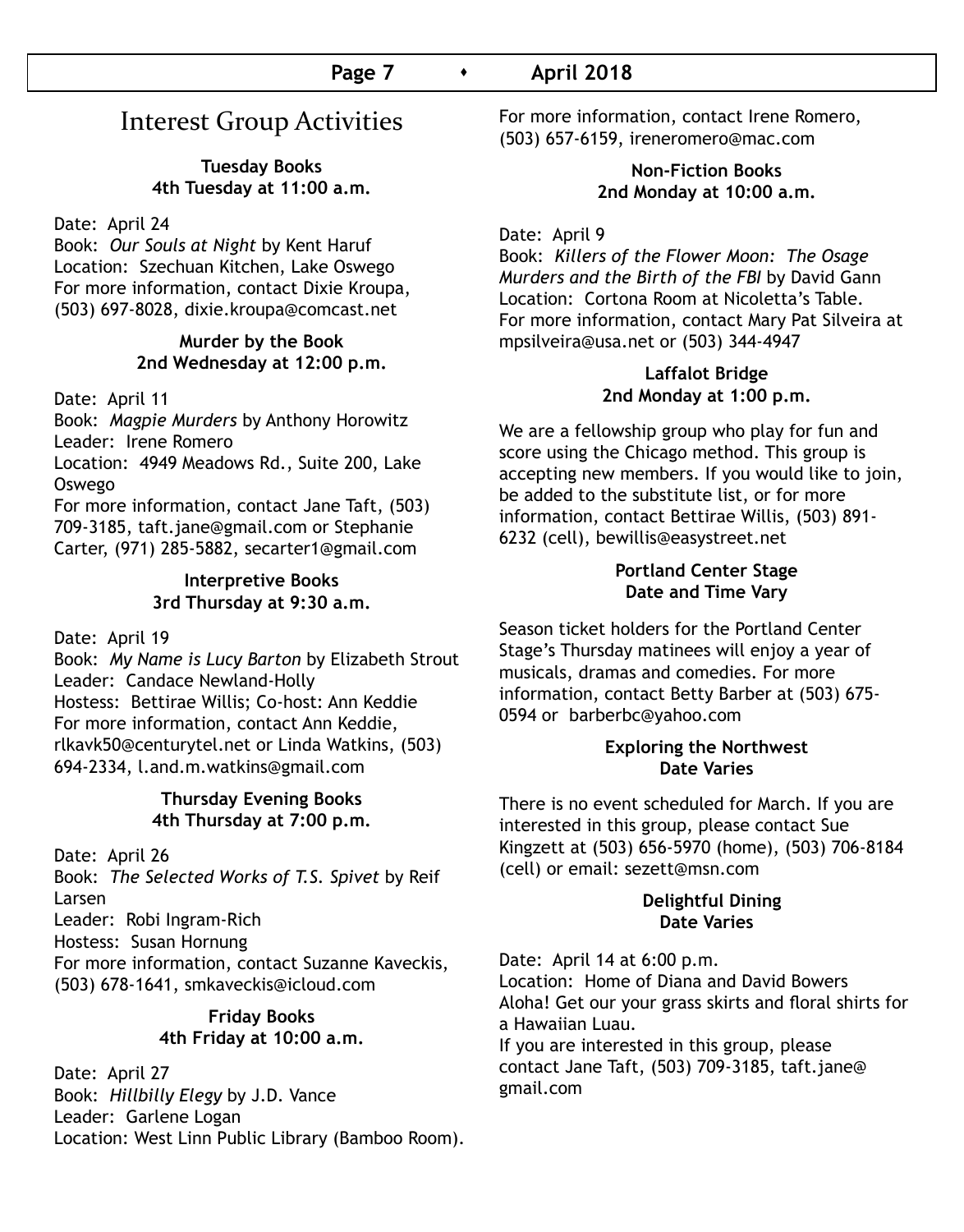# April 2018

| Sunday       | Monday                                                        | Tuesday                              | Wednesday                   | Thursday                           | Friday                       | Saturday                                               |
|--------------|---------------------------------------------------------------|--------------------------------------|-----------------------------|------------------------------------|------------------------------|--------------------------------------------------------|
| $\mathbf{1}$ | $\overline{2}$                                                | $\overline{3}$                       | $\overline{\mathbf{4}}$     | 5<br>Board<br>Meeting              | $\boldsymbol{6}$             | $\overline{7}$                                         |
| 8            | 9<br>Non-Fiction<br><b>Books</b><br>Laffalot<br><b>Bridge</b> | $10$                                 | 11<br>Murder<br>by the Book | 12                                 | 13                           | 14<br><b>Branch</b><br>Meeting<br>Delightful<br>Dining |
| 15           | 16                                                            | 17<br>Lunch<br><b>Bunch</b>          | 18                          | 19<br>Interpretive<br><b>Books</b> | $20\,$                       | 21                                                     |
| 22           | 23                                                            | 24<br>Fourth Tuesday<br><b>Books</b> | 25                          | 26<br>Thursday<br><b>Books</b>     | 27<br>Friday<br><b>Books</b> | 28                                                     |
| 29           | 30 <sup>°</sup>                                               |                                      |                             |                                    |                              |                                                        |

#### **Lunch Bunch 3rd Tuesday at 11:30 a.m.**

Date: April 17

Location: Stone Cliff Inn 17900 S. Clackamas River Dr., Oregon City The Lunch Bunch is an informal gathering of LOAAUW branch members to chat and experience restaurants in the area. Reservation are required. If you are interested in joining us, contact Terry Hyland via email at twh20eagle@comcast.net by Sunday, April 15. For more information contact Diana Ricks at dmricks472@gmail.com or (503) 858- 7481.